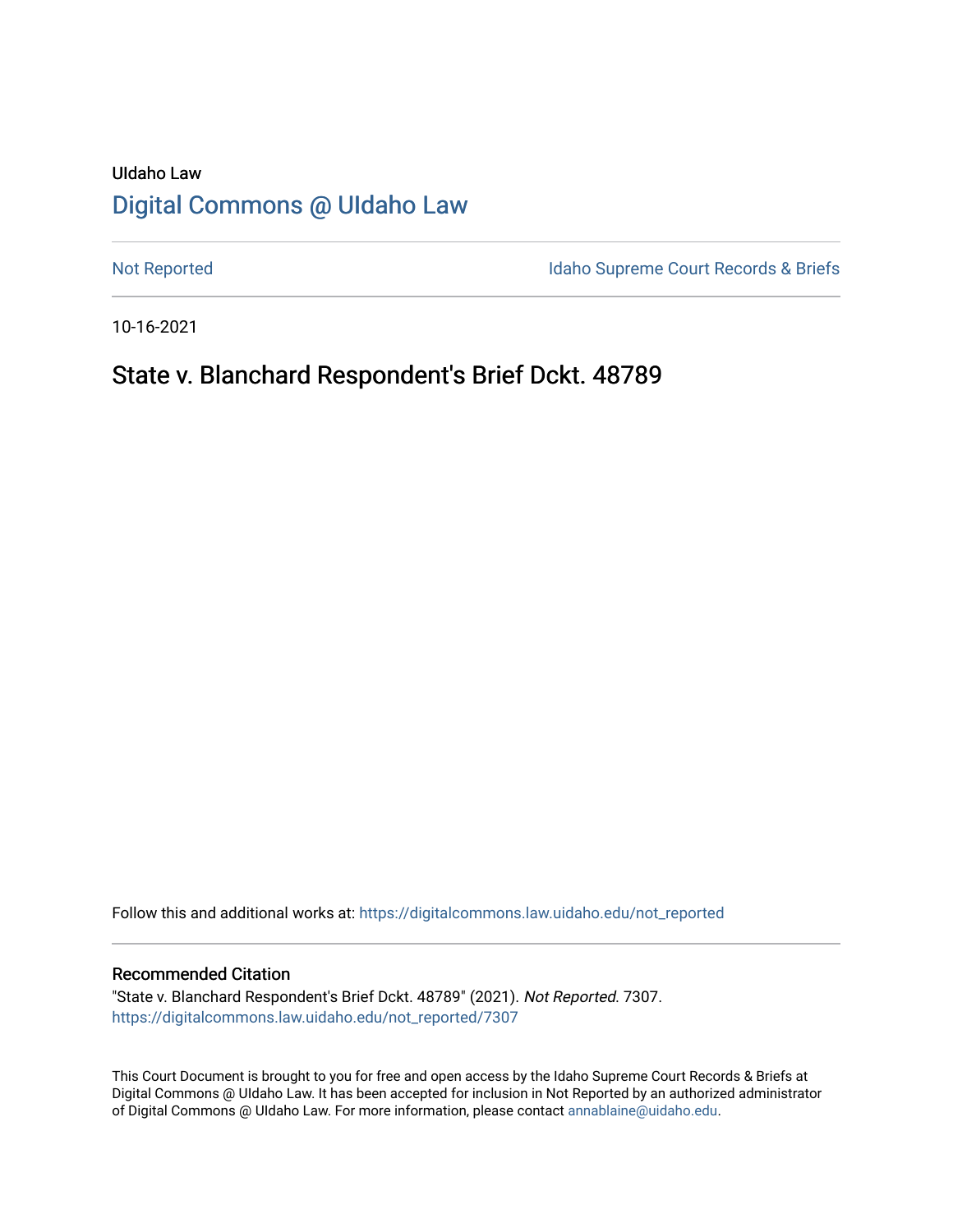Electronically Filed 10/19/2021 12:34 PM Idaho Supreme Court Melanie Gagnepain, Clerk of the Court By: Brad Thies, Deputy Clerk

### **IN THE SUPREME COURT OF THE STATE OF IDAHO**

**) ) ) ) ) ) ) ) ) )**

**STATE OF IDAHO,**

**Plaintiff-Respondent,**

**v.** 

**KEIA TAJUANA BLANCHARD,** 

**Defendant-Appellant.**

**No. 48789-2021** 

**Canyon County Case No. CR14-20-11316** 

**BRIEF OF RESPONDENT** \_\_\_\_\_\_\_\_\_\_\_\_\_\_\_\_\_\_\_\_\_\_\_\_

\_\_\_\_\_\_\_\_\_\_\_\_\_\_\_\_\_\_\_\_\_\_\_\_

**APPEAL FROM THE DISTRICT COURT OF THE THIRD JUDICIAL DISTRICT OF THE STATE OF IDAHO, IN AND FOR THE COUNTY OF CANYON**

\_\_\_\_\_\_\_\_\_\_\_\_\_\_\_\_\_\_\_\_\_\_\_\_

**HONORABLE DAVIS F. VANDERVELDE District Judge**

\_\_\_\_\_\_\_\_\_\_\_\_\_\_\_\_\_\_\_\_\_\_\_\_

**LAWRENCE G. WASDEN Attorney General State of Idaho**

**MARK A. KUBINSKI Deputy Attorney General Chief, Criminal Law Division**

**JOHN C. McKINNEY Deputy Attorney General Criminal Law Division P. O. Box 83720 Boise, Idaho 83720-0010 (208) 334-4534 E-mail: ecf@ag.idaho.gov** 

**ATTORNEYS FOR PLAINTIFF-RESPONDENT** **BEN P. McGREEVY Deputy State Appellate Public Defender 322 E. Front St., Ste. 570 Boise, Idaho 83702 (208) 334-2712 E-mail: documents@sapd.state.id.us** 

**ATTORNEY FOR DEFENDANT-APPELLANT**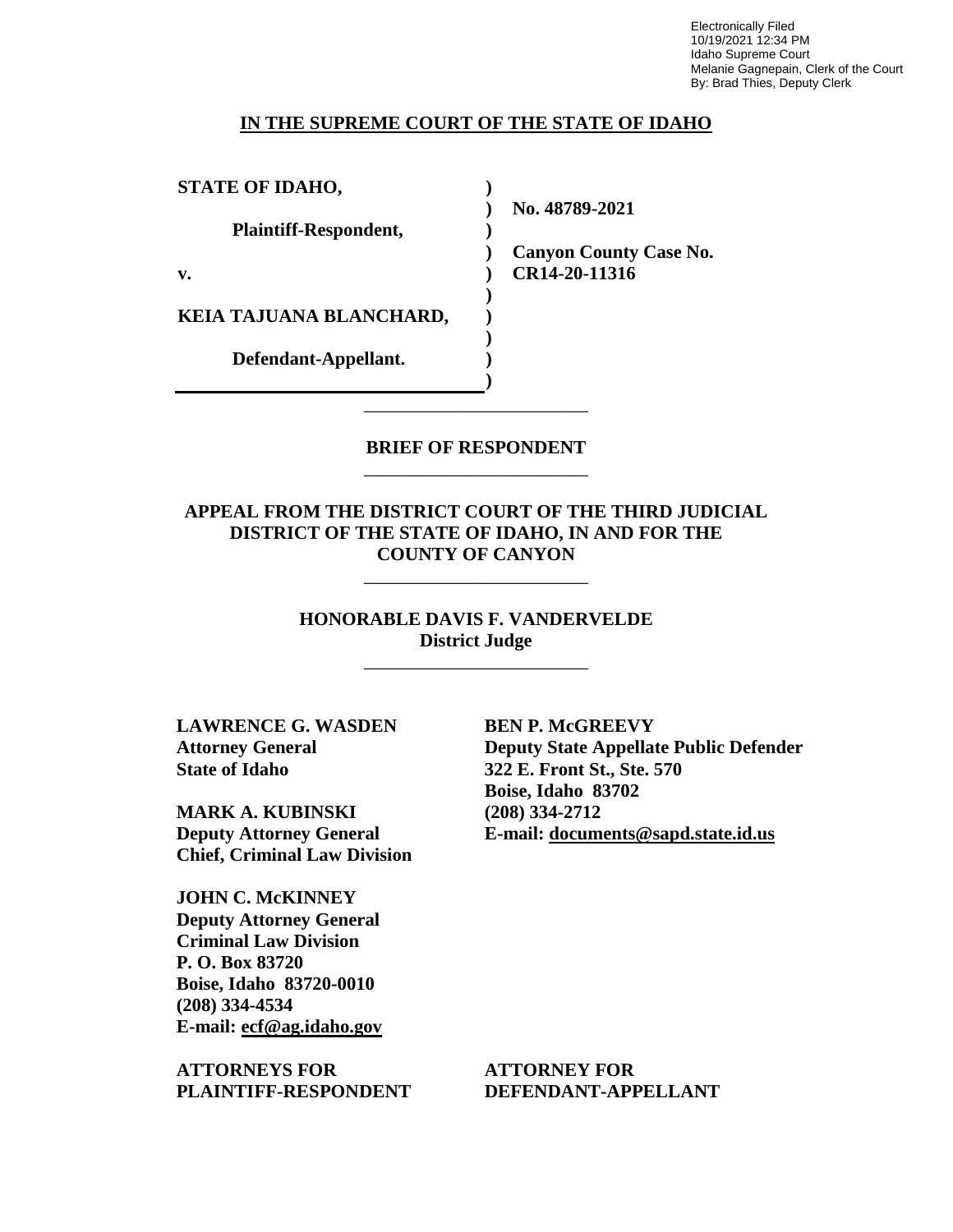# **TABLE OF CONTENTS**

## **PAGE**

|                 | Blanchard Has Failed To Show Any Error In The District<br>Court's Dismissal Of Her Appeal From The Magistrate |
|-----------------|---------------------------------------------------------------------------------------------------------------|
| $\mathsf{A}$ .  |                                                                                                               |
| <b>B.</b>       |                                                                                                               |
| $\mathcal{C}$ . | The District Court Correctly Dismissed Blanchard's                                                            |
|                 |                                                                                                               |
|                 |                                                                                                               |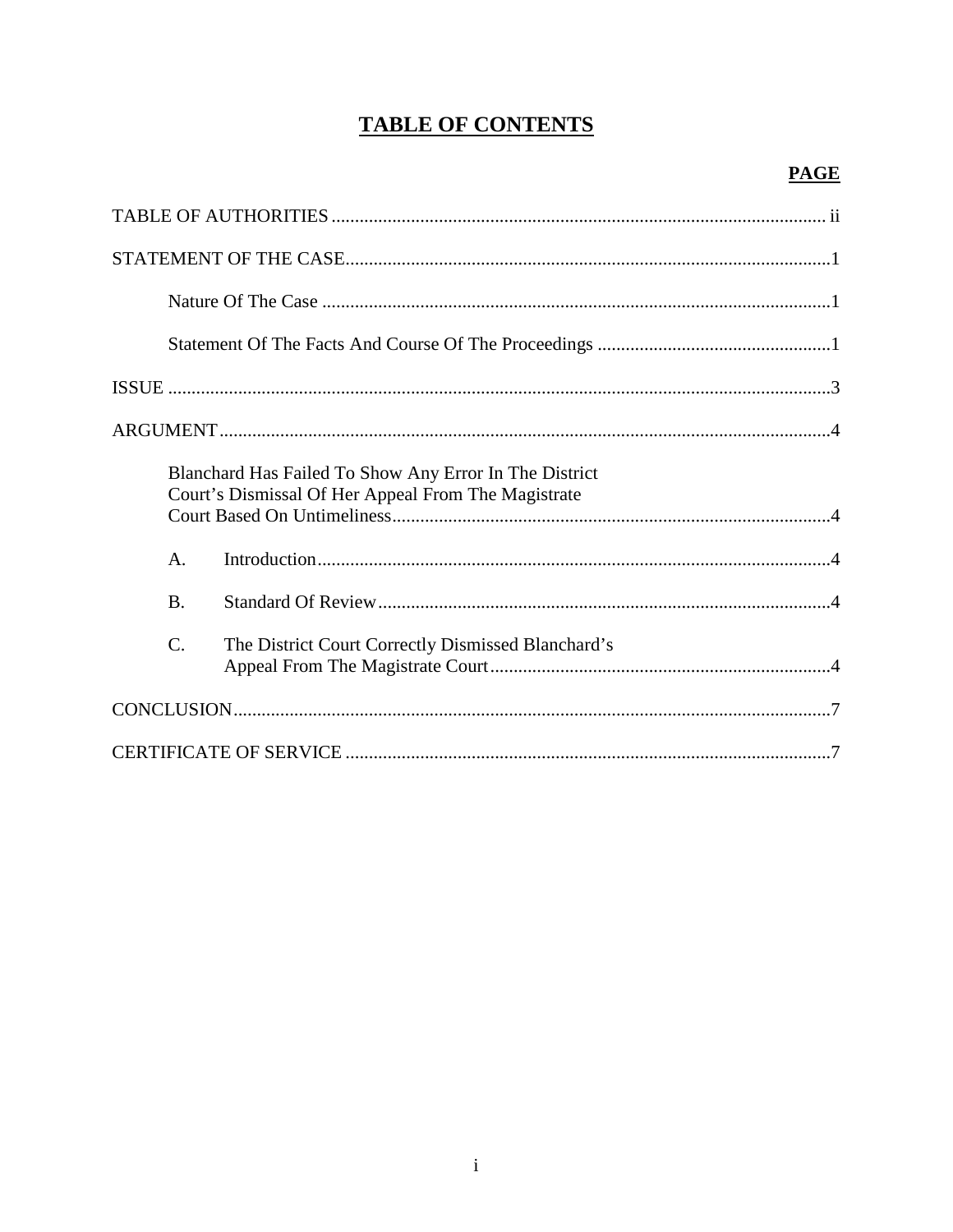# **TABLE OF AUTHORITIES**

| <b>CASES</b> | <b>PAGE</b> |
|--------------|-------------|
|              |             |
|              |             |
|              |             |
|              |             |
|              |             |
|              |             |
|              |             |
| <b>RULES</b> |             |
|              |             |
|              |             |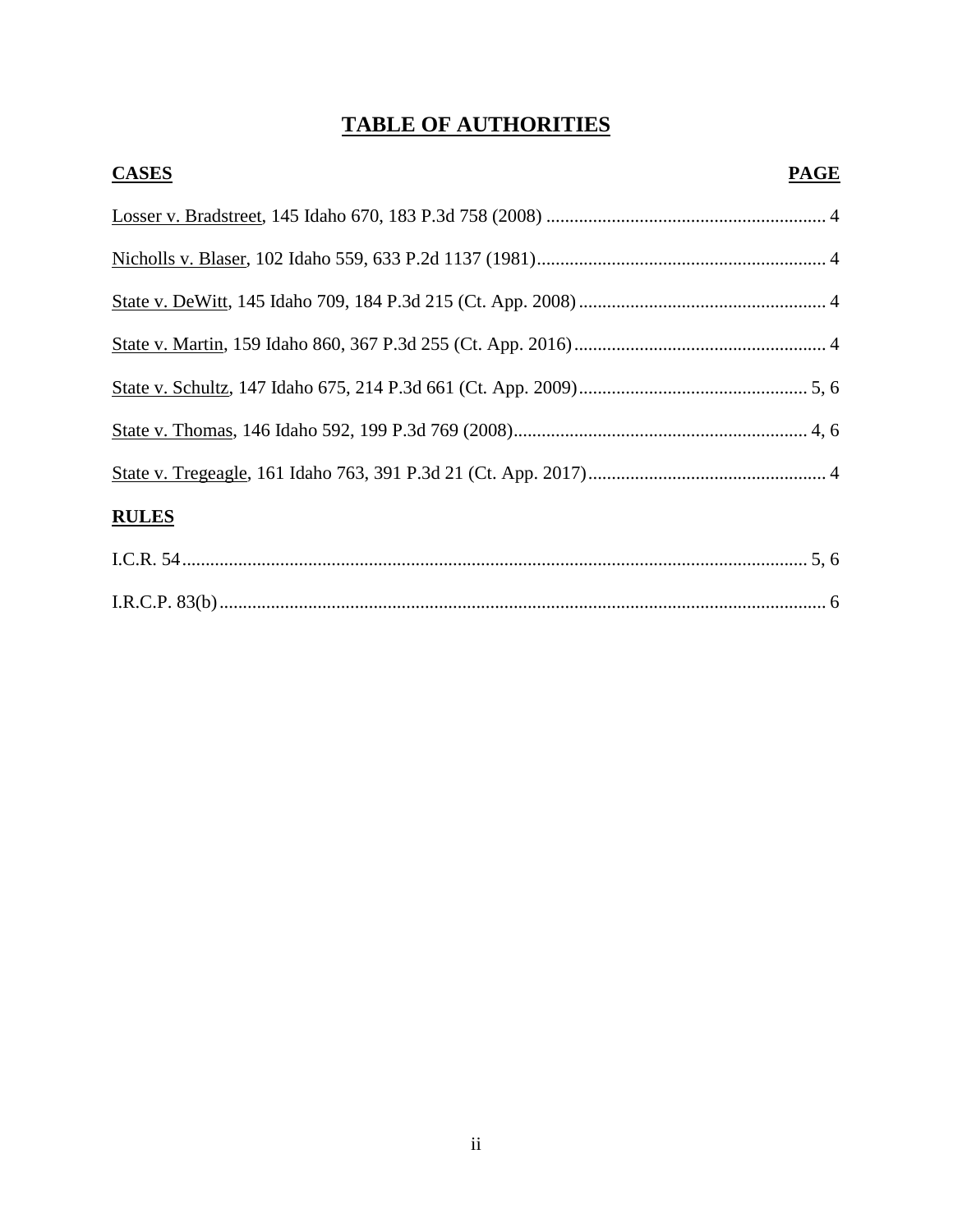#### STATEMENT OF THE CASE

#### Nature Of The Case

Keia Tajuana Blanchard appeals from the intermediate appellate decision by the district court dismissing the appeal of her conviction for misdemeanor possession of marijuana relief as untimely.

### Statement Of The Facts And Course Of The Proceedings

Blanchard was charged by citation for misdemeanor possession of marijuana and drug paraphernalia. (R., p.5.) After counsel was appointed to represent her, she pled guilty to the paraphernalia charge and the marijuana charge was dismissed on the state's motion. (R., pp.7-10.) The magistrate court sentenced Blanchard to a \$200 fine in a Judgment that was entered on August 31, 2020. (R., p.10.) Blanchard filed a notice of appeal on February 8, 2021. (R., pp.11- 14.)

On February 17, 2021, the district court entered a Conditional Dismissal, noting that the appeal was filed "162 days after the filing of the judgment and well beyond the forty-two-day jurisdiction limit." (R., pp.17-19.) In its Conditional Dismissal order, the court gave Blanchard seven days "in which to show good cause why this case should not be dismissed as untimely." (R., p.18.) Within that deadline, Blanchard (through counsel) filed a Motion Showing Good Cause (R., pp.20-22), stating, "While it is true that the defendant's case was adjudicated on August 28, 2020, her companion's case was not adjudicated until February 8, 2021 when the State moved to dismiss the case without explanation. This brought rise to the claim that the parties were treated differently, and thus the defendant's appeal" (id., p.20).

On March 16, 2021, the district court held a hearing "on the order to show cause regarding the appeal." (Tr., p. 4, Ls. 9-10.) When asked for argument, the following colloquy took place: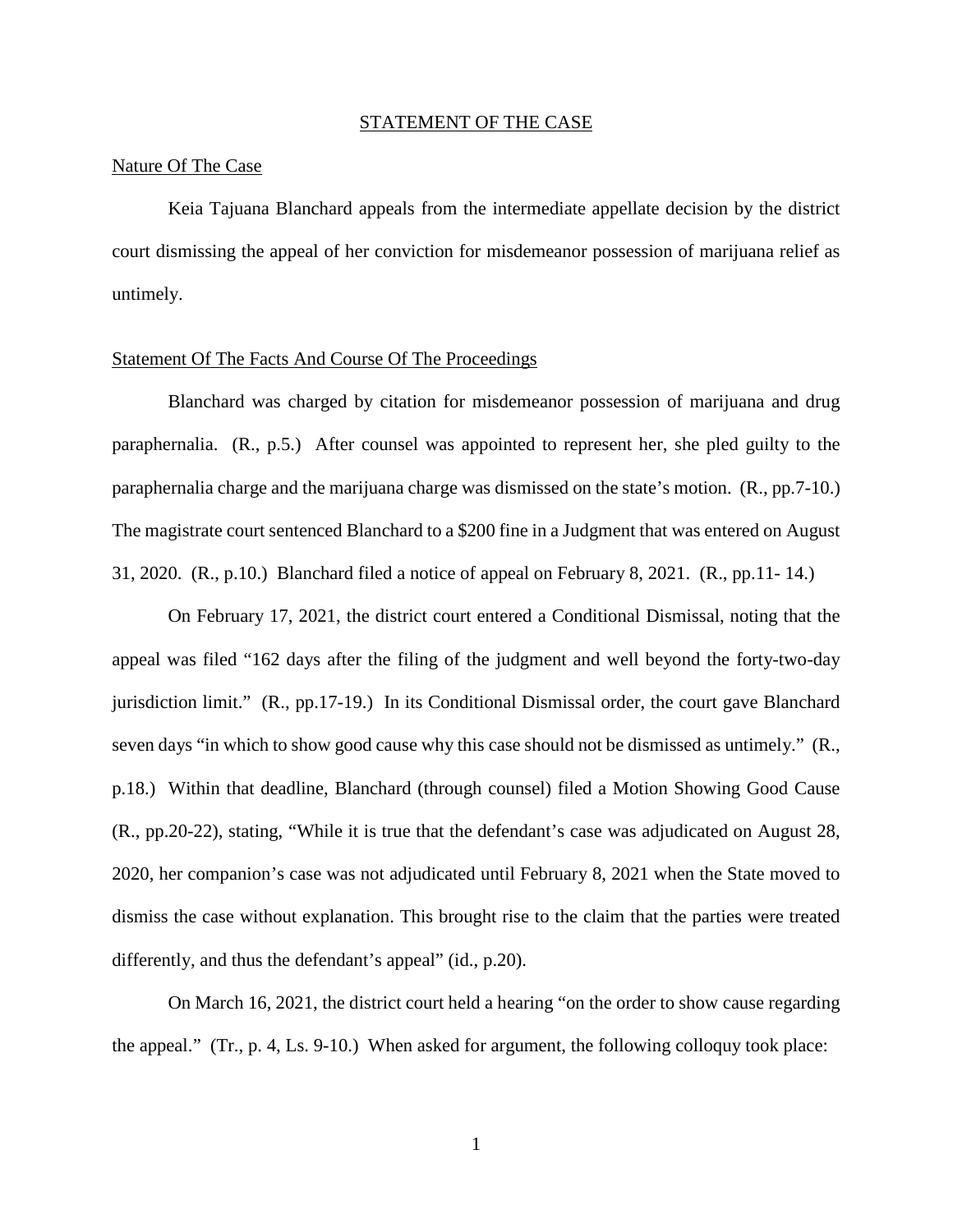[DEFENSE COUNSEL]: Your Honor, our main concern is that Ms. Blanchard feels that she was treated differently from the State. I'll stand on the pleadings. That's pretty much the argument.

THE COURT: Okay. The only question I have, Mr. Curl, is: Is there any authority that you can cite to that says waiting on another case would be basis for a tolling of any appellate time?

MR. CURL: No, Judge.

THE COURT: Okay.

(Tr., p.4, Ls.15-23.)

On April 14, 2021, the district court entered an Order Dismissing Appeal, finding that it lacked jurisdiction over the appeal because it was untimely, and Blanchard "failed to present any authority indicating that the time within which to file an appeal was tolled." (R., pp.24-25.) Blanchard filed a timely appeal. (R., pp.27-30.)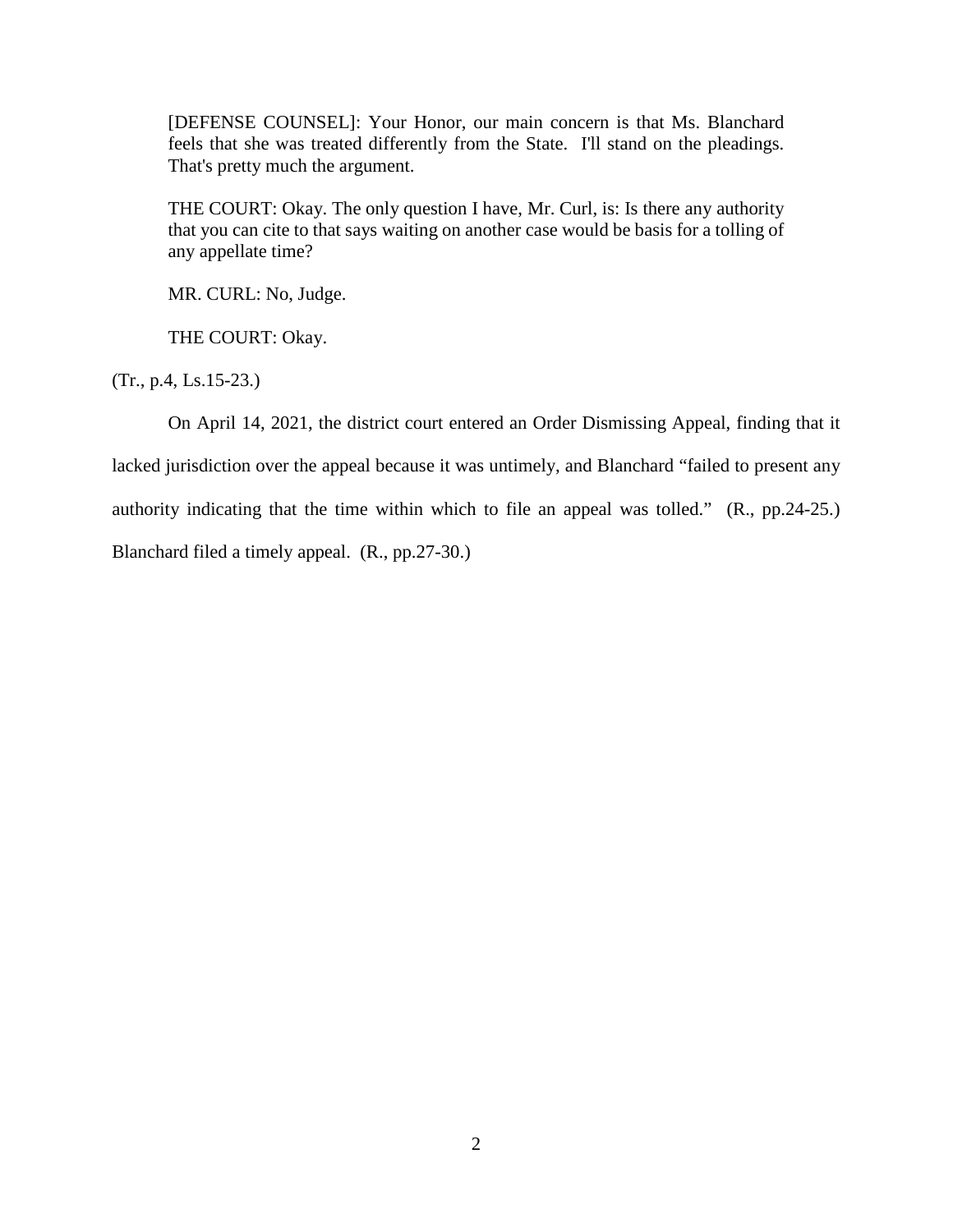## ISSUE

Blanchard states the issue on appeal as:

Did the district court err in dismissing Ms. Blanchard's appeal for untimeliness?

(Appellant's brief, p.4.)

The state rephrases the issue as:

Has Blanchard failed to show any error in the district court's dismissal of her appeal from the magistrate court based on untimeliness?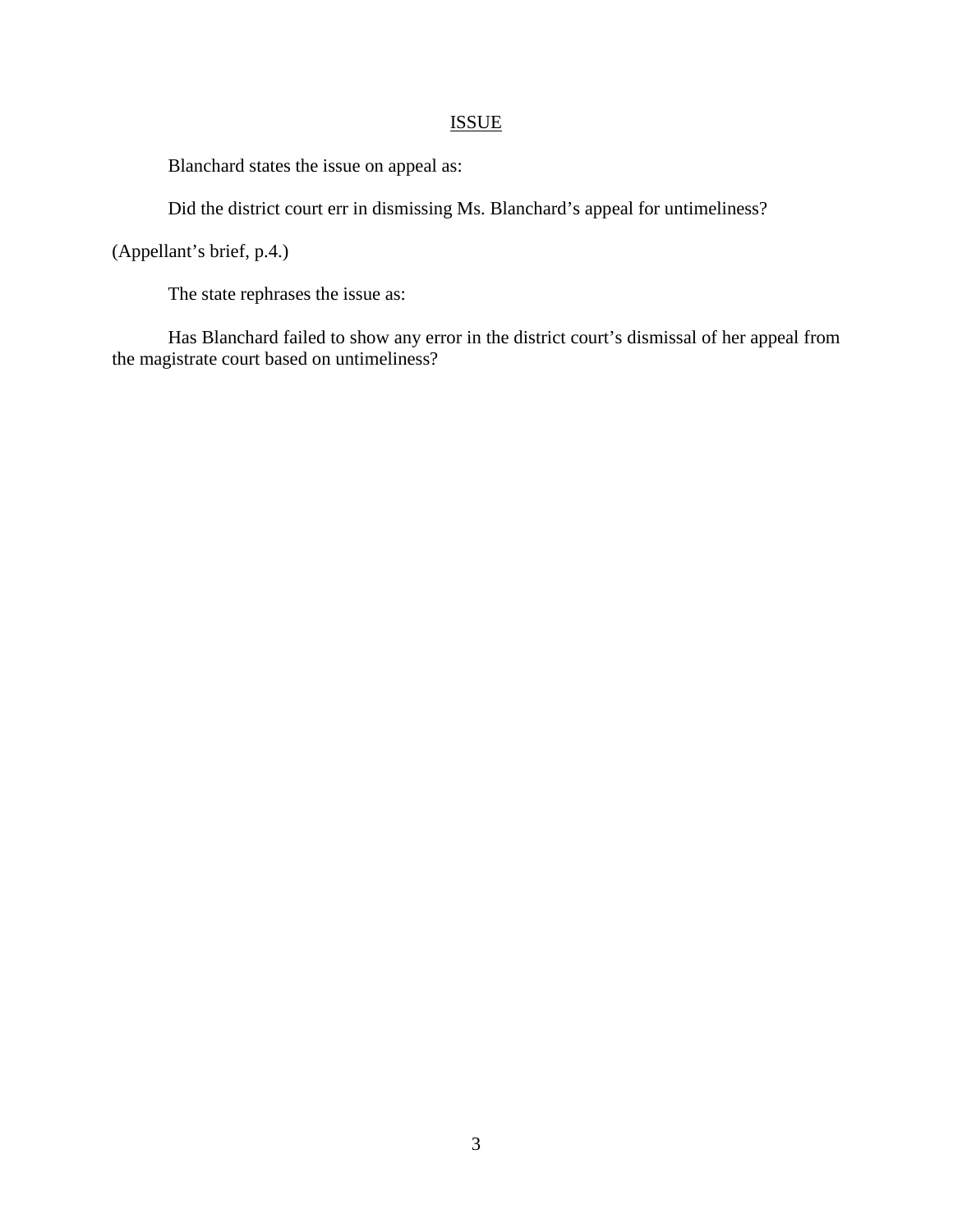#### ARGUMENT

## Blanchard Has Failed To Show Any Error In The District Court's Dismissal Of Her Appeal From The Magistrate Court Based On Untimeliness

### A. Introduction

"Mindful of the applicable authorities, Keia Tajuana Blanchard asserts that the district court erred when it dismissed her appeal from the magistrate court for untimeliness." (Appellant's brief, p.1.) Blanchard has failed to show any error in the district court's intermediate appellate decision dismissing Blanchard's appeal for untimeliness.

#### B. Standard Of Review

"Questions of jurisdiction are questions of law over which this Court exercises free review." State v. Martin, 159 Idaho 860, 863, 367 P.3d 255, 258 (Ct. App. 2016).

On review of a decision rendered by a district court in its intermediate appellate capacity, the reviewing court "directly review[s] the district court's decision." State v. DeWitt, 145 Idaho 709, 711, 184 P.3d 215, 217 (Ct. App. 2008) (citing Losser v. Bradstreet, 145 Idaho 670, 183 P.3d 758 (2008)). If the district court properly applied the law to the facts, the appellate court will affirm the district court's order. See id. (citing Losser, 145 Idaho 670, 183 P.3d 758; Nicholls v. Blaser, 102 Idaho 559, 633 P.2d 1137 (1981)). The appellate court "reviews the magistrate record to determine whether there is substantial and competent evidence to support the magistrate's findings of fact and whether the magistrate's conclusions of law follow from those findings." State v. Tregeagle, 161 Idaho 763, 765, 391 P.3d 21, 23 (Ct. App. 2017).

## C. The District Court Correctly Dismissed Blanchard's Appeal From The Magistrate Court

"The filing of a timely notice of appeal is jurisdictional." State v. Thomas, 146 Idaho 592, 594, 199 P.3d 769, 771 (2008). "An appellant's failure to file a timely notice of appeal deprives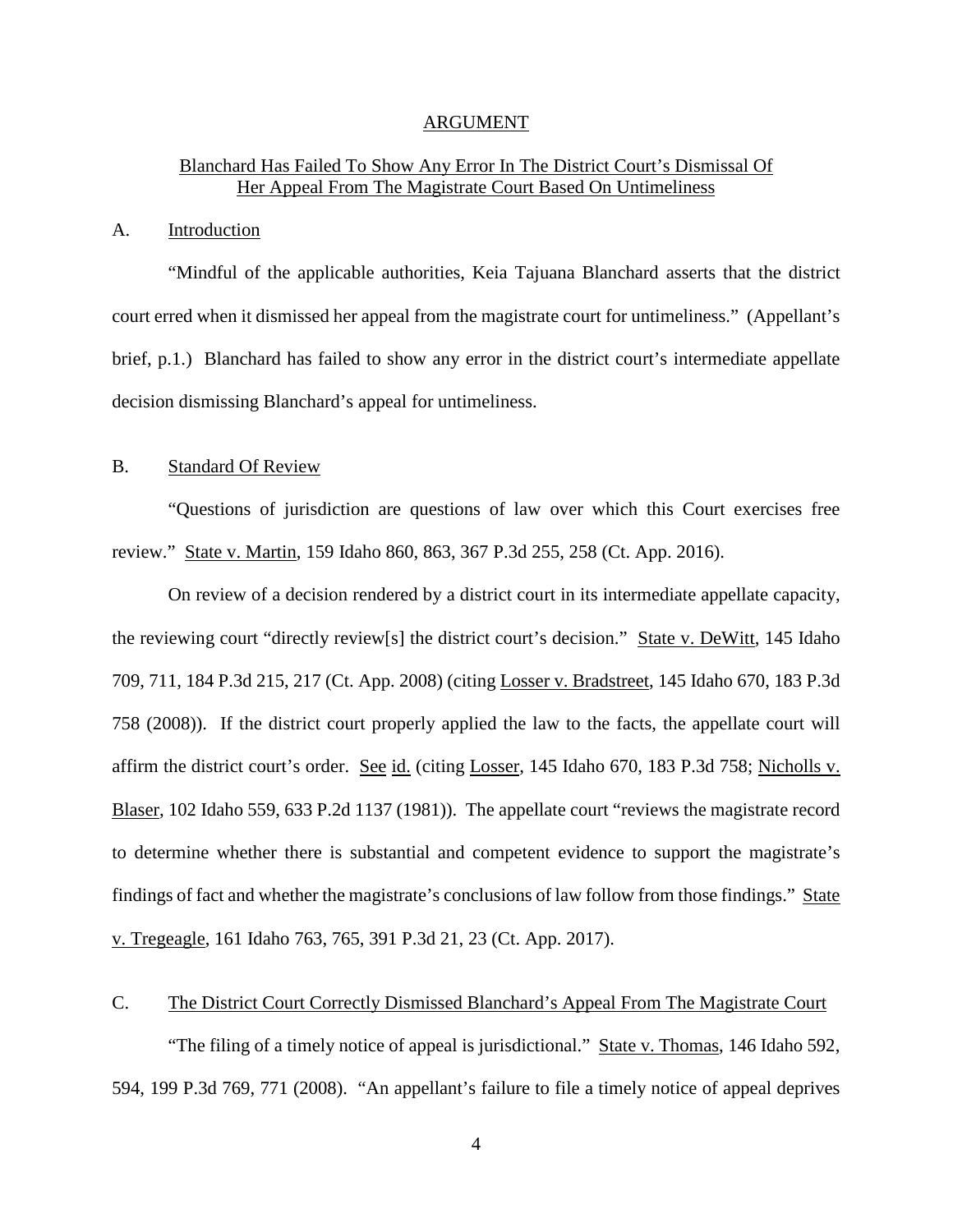the appellate court of jurisdiction and requires dismissal of the appeal." State v. Schultz, 147 Idaho 675, 677, 214 P.3d 661, 663 (Ct. App. 2009). To be timely, the notice of appeal must be filed within forty-two days of the filing of the judgment or order appealed from. I.C.R. 54(b).

It is undisputed that Blanchard failed to file a timely appeal from her magistrate court conviction for possession of drug paraphernalia. (Appellant's brief, p.6 ("In her Notice of Appeal to the district court, Ms. Blanchard recognized 'that this appeal is not timely.'" (citing R., p.11).) Indeed, the magistrate court's judgment was entered on August 31, 2020 (R., p.10), and Blanchard filed her notice of appeal on February 8, 2021 (R., pp.11- 14) – 162 days later – well beyond the 42-day time limitation of I.C.R.54(b).

Despite the untimeliness of her appeal to the district court, Blanchard filed a Motion Showing Good Cause (R., pp.20-22), stating, "While it is true that the defendant's case was adjudicated on August 28, 2020, her companion's case was not adjudicated until February 8, 2021 when the State moved to dismiss the case without explanation. This brought rise to the claim that the parties were treated differently, and thus the defendant's appeal" (id., p.20). At the hearing on Blanchard's "good cause" motion, the following discussion between the court and Blanchard's attorney took place:

THE COURT: Okay. The only question I have, Mr. Curl, is: Is there any authority that you can cite to that says waiting on another case would be basis for a tolling of any appellate time?

MR. CURL: No, Judge.

THE COURT: Okay. I don't have any further questions for you.

(Tr., p.4, Ls.19-25.)

In rejecting Blanchard's motion to excuse the untimeliness of her appeal for good cause, the district court held, "Absent some recognized basis for tolling [the appeal] time, the failure to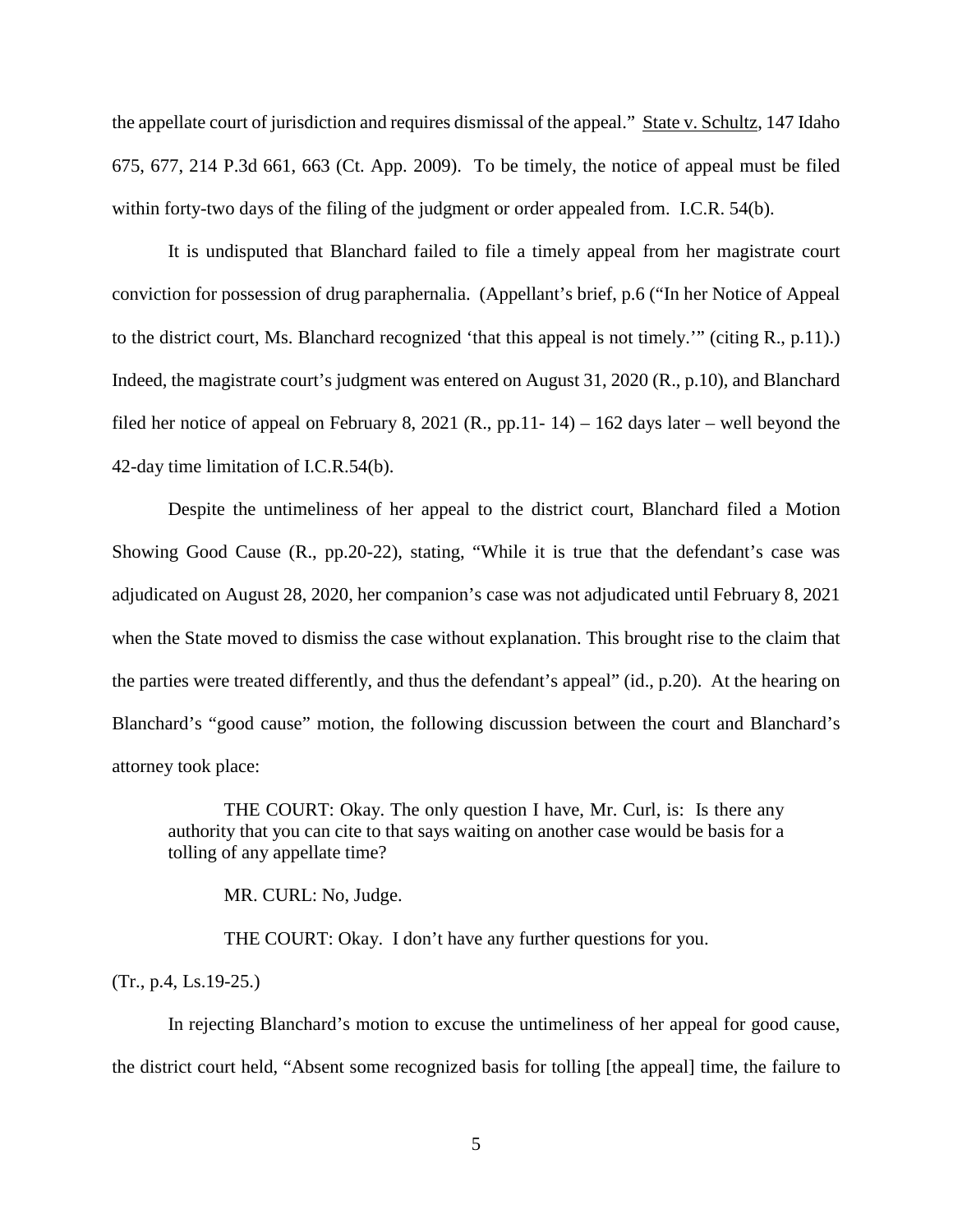file a notice of appeal within the limits prescribed by the rules deprives the appellate court of jurisdiction over the appeal." (R., pp.24-25.) Although the district court referenced I.R.C.P. 83(b) (re: *civil* appeals from magistrate court) instead of I.C.R. 54 (re: *criminal* appeals from magistrate court), the jurisdictional bar operates the same. See Thomas, 146 Idaho at 594, 199 P.3d at 771; Schultz, 147 Idaho at 677, 214 P.3d at 663.

Blanchard acknowledges that she "did not provide the district court with any authority for why the time to file a notice of appeal should be tolled in her case." (Appellant's brief, p.6.) Blanchard repeats the argument she presented to the district court, as follows:

[A]s she asserted before the district court, while her "case was adjudicated on August 28, 2020, her companion's case was not adjudicated until February 8, 2021 when the State moved to dismiss the case without explanation." (*See* R., p.20.) Thus, the State treated Ms. Blanchard and her companion differently. (*See* R., p.20; Tr., p.4, Ls.15-17.) The district court therefore erred in dismissing Ms. Blanchard's appeal from the magistrate court for untimeliness.

(Appellant's brief, p.6.)

Left unexplained by Blanchard is how, or why, her companion's case should have any impact on her time limitation to appeal from her conviction in magistrate court. As the district court concluded, because Blanchard did not timely appeal from the judgment, and she failed to present any authority to excuse or tolled the untimely filing, the district court lacked jurisdiction to hear her appeal. See I.C.R. 54; Thomas, 146 Idaho at 594, 199 P.3d at 771; Schultz, 147 Idaho at 677, 214 P.3d at 663. Therefore, this Court should affirm the district court's dismissal of Blanchard's appeal from the magistrate court.